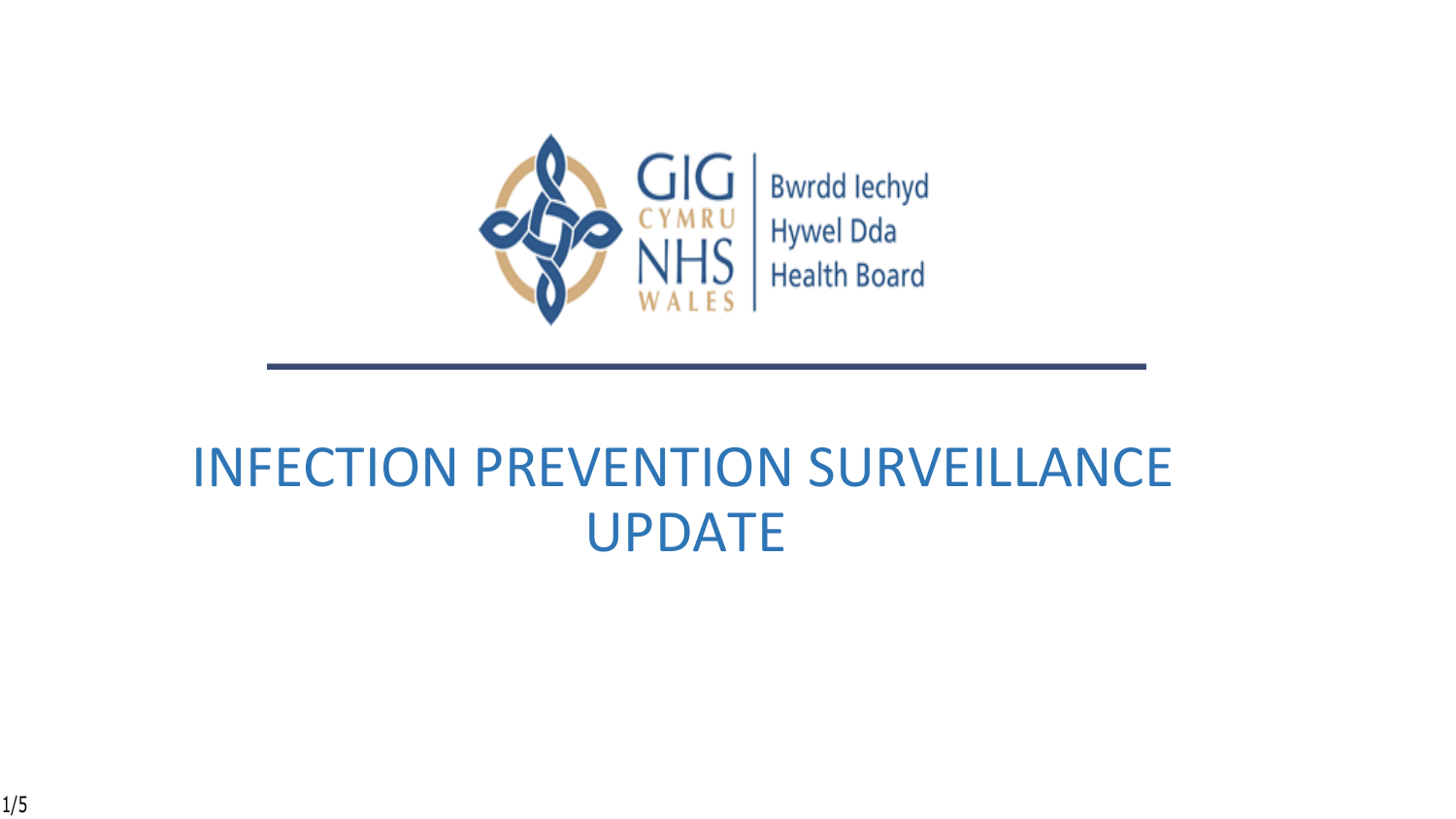# **Situation**

This report provides a summary position, as at December 31<sup>st</sup> 2020, against the Infection Reduction expectations set out within the NHS Delivery Framework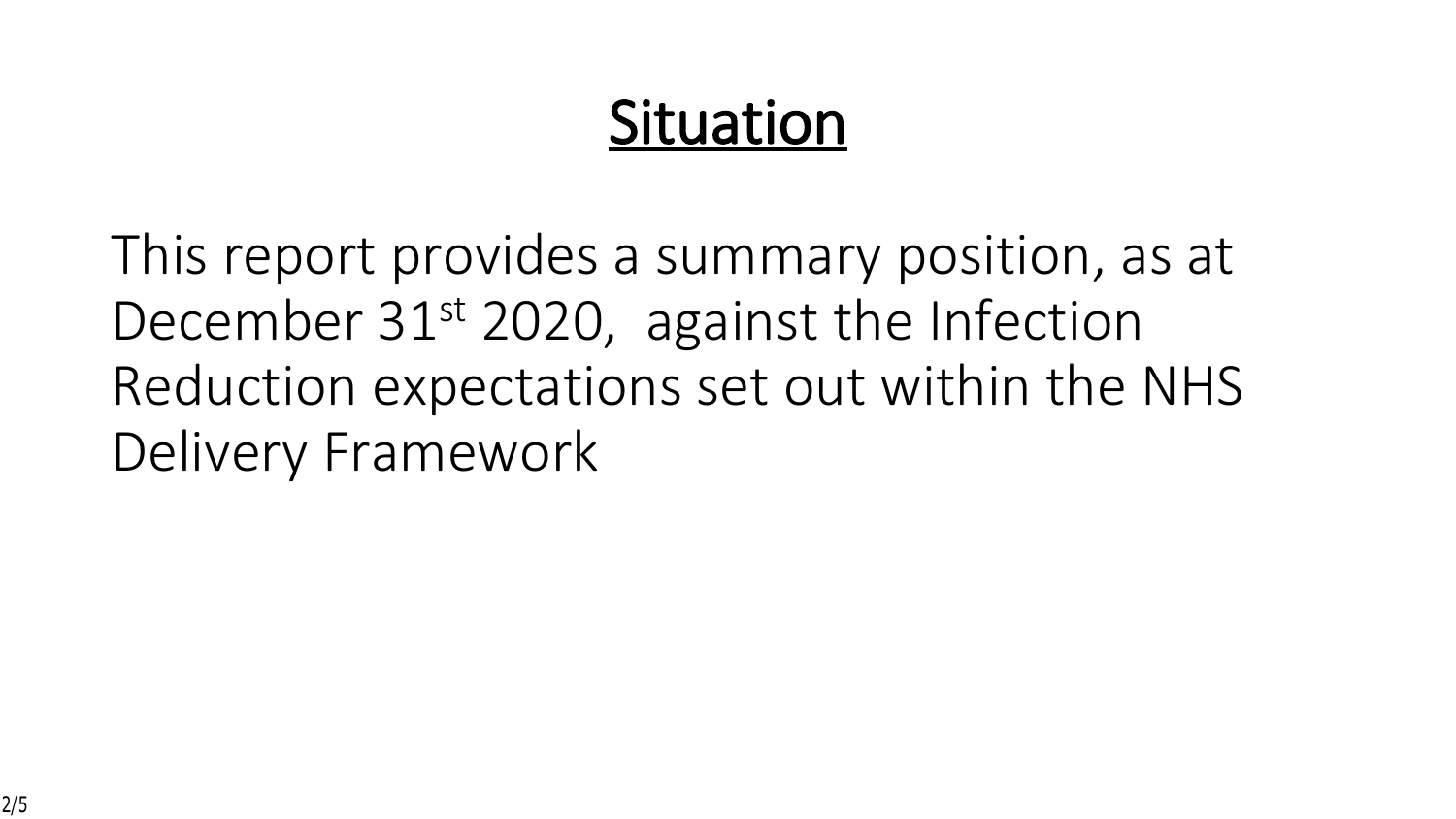## Hywel Dda Reduction Expectation Targets

| <b>Organism</b>           | FY 2020/21 | FY 2019/20 | Rate 1000 admissions 2020/21 | <b>Rate 1000 admissions</b><br>2019/20 | <b>Comment</b>                                                                                                                                                                                                                                                                                                    |
|---------------------------|------------|------------|------------------------------|----------------------------------------|-------------------------------------------------------------------------------------------------------------------------------------------------------------------------------------------------------------------------------------------------------------------------------------------------------------------|
| C. difficile              | 100        | 112        | 3.45                         | 2.74                                   | 11% fewer infections than in the same<br>timeframe of 2019/20<br>All Wales figure shows an increase of 3% in<br>the number of cases. Cumulative rate for<br>Hywel Dda is 34.42 per 100,000 population.                                                                                                            |
| E.coli                    | 233        | 306        | 8.04                         | 7.35                                   | 24% reduction, 73 fewer cases than in the<br>$\bullet$<br>same timeframe for 2019/20.<br>Cumulative rate for Hywel Dda is reduced to<br>$\bullet$<br>80.20 per 100,000 population. This is similar<br>to the picture being seen across Wales where<br>there has been a decrease of 25% in the<br>number of cases. |
| S. aureus                 | 66         | 82         | 2.28                         | 2.34                                   | 20% reduction, 16 fewer cases than in<br>$\bullet$<br>2019/20, while the all Wales figure shows a<br>decrease of 7% in the number of cases.<br>Cumulative rate is currently reducing to 22.72<br>per 100,000 population.                                                                                          |
| Klebsiella sp             | 48         | 62         | 1.66                         | 1.67                                   | 23% reduction, 14 fewer cases than in<br>2019/20.                                                                                                                                                                                                                                                                 |
| Pseudomonas<br>aeruginosa | 19         | 24         | 0.66                         | 0.50                                   | 21% reduction, 5 fewer cases than in<br>$\bullet$<br>2019/20.                                                                                                                                                                                                                                                     |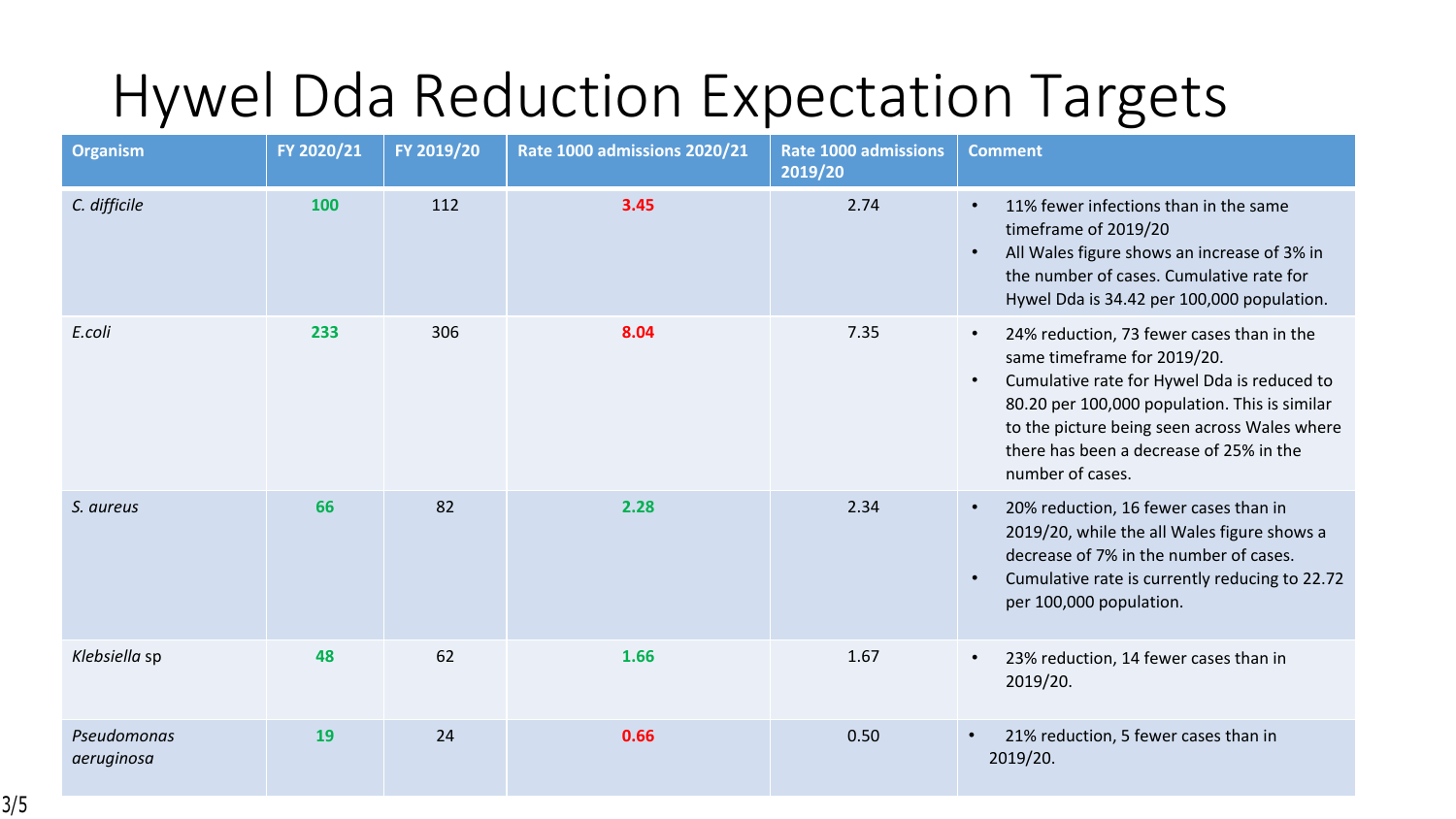# **Risks and Mitigation**

- We have reported fewer infections against all the reduction expectations this year to date.
- There has however been an increase in the rate per 1000 admissions for *C.diff* Infection & *E.coli* and *Pseudomonas* Blood Stream infections (BSIs). This is due to the reduced denominator figure, associated with lower hospital admissions in the first quarter of 2020. The Infection Prevention Strategic Steering Group has requested that this data be cross referenced with the number of Blood Cultures taken to confirm the hypothesis.
- Outbreaks of *Klebsiella* BSIs have been reported in other Health Boards and are thought to be associated with Critical Care settings and staff wearing long sleeved gowns, impacting on hand hygiene efficacy. This is not the experience in Hywel Dda University Health Board, nevertheless, mitigation has been introduced to prevent this occurring. Staff in Critical Care areas are trialling rolling up their sleeves to ensure Bare Below The Elbow.